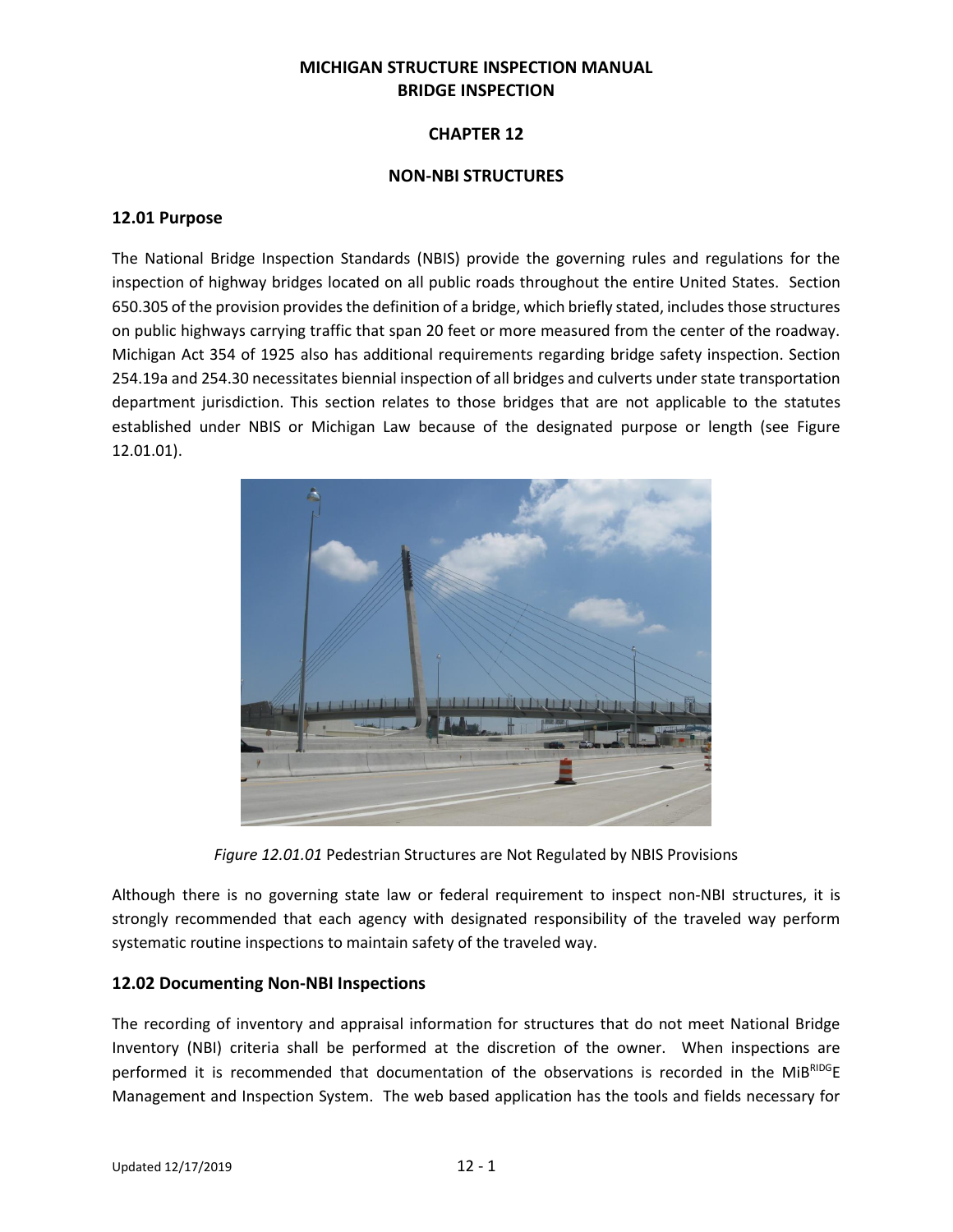NBI inspection, but easily delineates between the various agencies and inventories of structures that do not require reporting to FHWA. Bridges included or not contained within the NBI may easily be filtered on each of the dashboards within the system. Using MiBRIDGE, a methodical system is instituted for organizing data so it may be used for safety and asset management.

The system also provides advanced notification to the owner, three months prior to the inspection due date, which is based according to the frequency established during the previous inspection. For local agency non-NBI structures, the application was recently enhanced to allow inspection frequencies to be decreased and set at intervals that may extend up to 60 months. While MiBRIDGE is available for any public agency to use without licensing fees, structures should not be added to the database unless a commitment exists to regularly perform the inspections.

## **12.03 Inspector Qualifications**

Personnel who perform the inspection of bridges that are not in the NBI do not have to meet the education or experience requirements specified by NBIS. Any individual who has adequate knowledge of condition rating structures and sufficient experience may perform field inspections and document their findings. It is recommended that the inspector have previous involvement in bridge maintenance, construction, or design. When serious or critical deficiencies exist or are suspected that affect the continued safe-use of the structure, the owner should be notified and a review should occur. It is recommended that the owner seek a qualified inspection team leader or licensed structural engineer to determine whether additional action including repair or replacement is necessary.

### **12.04 Culverts**

Prior to revisions in the FHWA Bridge Inspector's Reference Manual (BIRM), culverts were defined as any structure that did not meet the NBIS length requirements of a bridge. The method of classifying culverts in this fashion did not consider the dissimilarities present in the structural characteristics and design. The BIRM defines a culvert as a structure designed hydraulically to take advantage of submergence to increase water carrying capacity (see Figure 12.04.01).

[Structure Inventory & Appraisal \(SI&A\)](http://www.michigan.gov/documents/mdot_SIA_Manual-2_79072_7.pdf) Item 43B (Structure type, Main – Type of Design) is used to identify the primary structure type. In conjunction with Item 43B, the coding for Item 8 (Structure Identification) may include a "C" within the structure number, whether or not it is regulated under the NBIS provisions. In order to determine whether a culvert must be inspected according to NBIS, SI&A Item 112 (NBIS Length) shall be reviewed using MiBRIDGE. Structures which are coded "N" are not included in the NBI and do not require regular inspection in accordance with the NBIS. However, without periodic field visits an inordinate degree of unanticipated failure leading to elevated replacement costs exists (see Figure 12.04.02).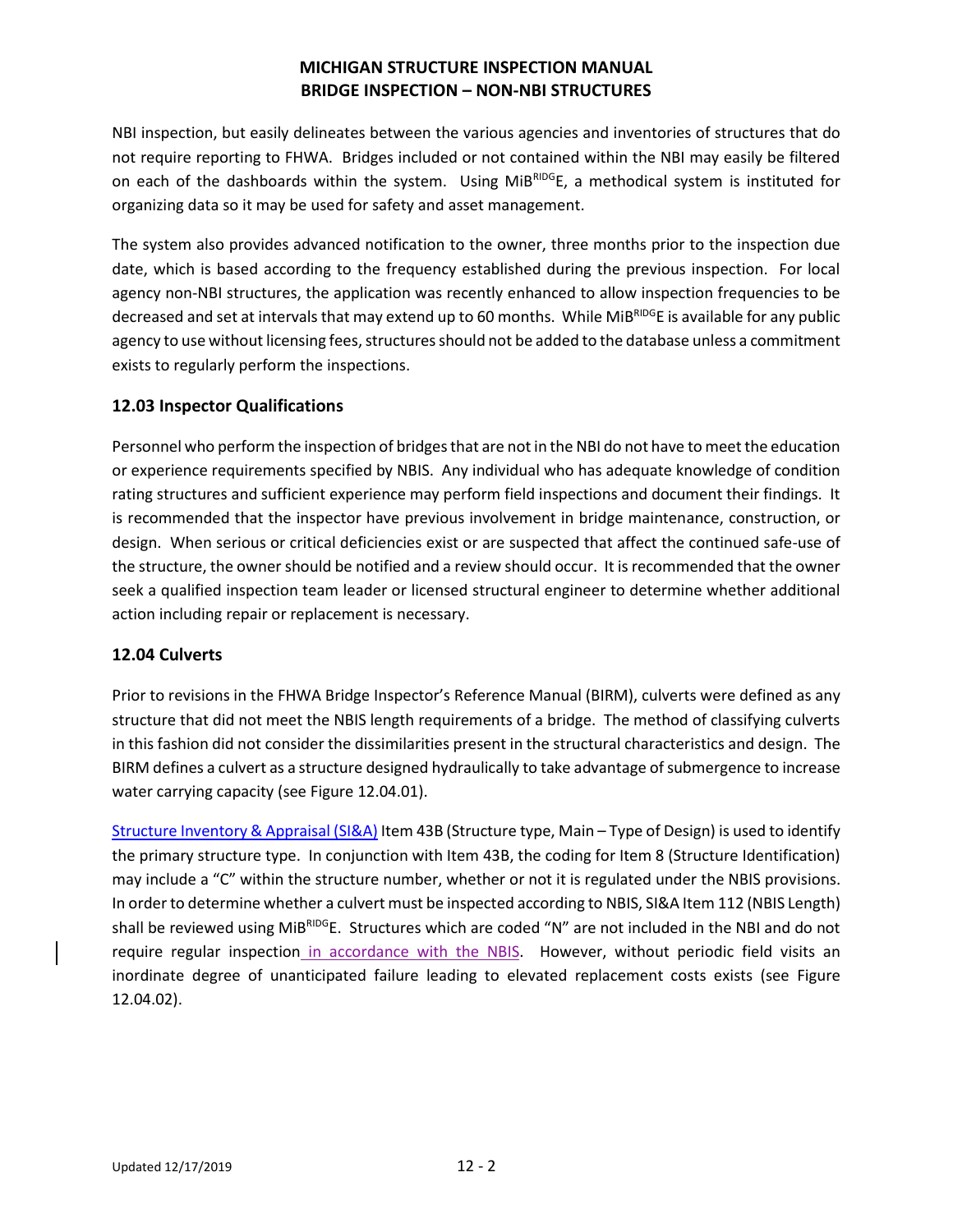

*Figure 12.04.01* Double Barrel Metal Culverts that Do Not Meet the Minimum Span Length for the NBI



*Figure 12.04.02* Failure of Non-NBI Culvert in Poor Condition during HMA Compaction

For those culvert structures which are coded "Y", local agencies may consider applying for an extended inspection frequency to reduce routine inspection costs if several parameters, including condition ratings, are met. Agencies interested in seeking approval should contact the MDOT Bridge Program Manager for additional information and to determine whether the application should be pursued and submitted to FHWA. All agencies are subject to the requirements specified by NBIS and MDOT policies until the approval is granted by FHWA and MDOT. MDOT plans to submit one request on behalf of all local agencies which will include the minimum requirements for structures to be considered for extended frequencies.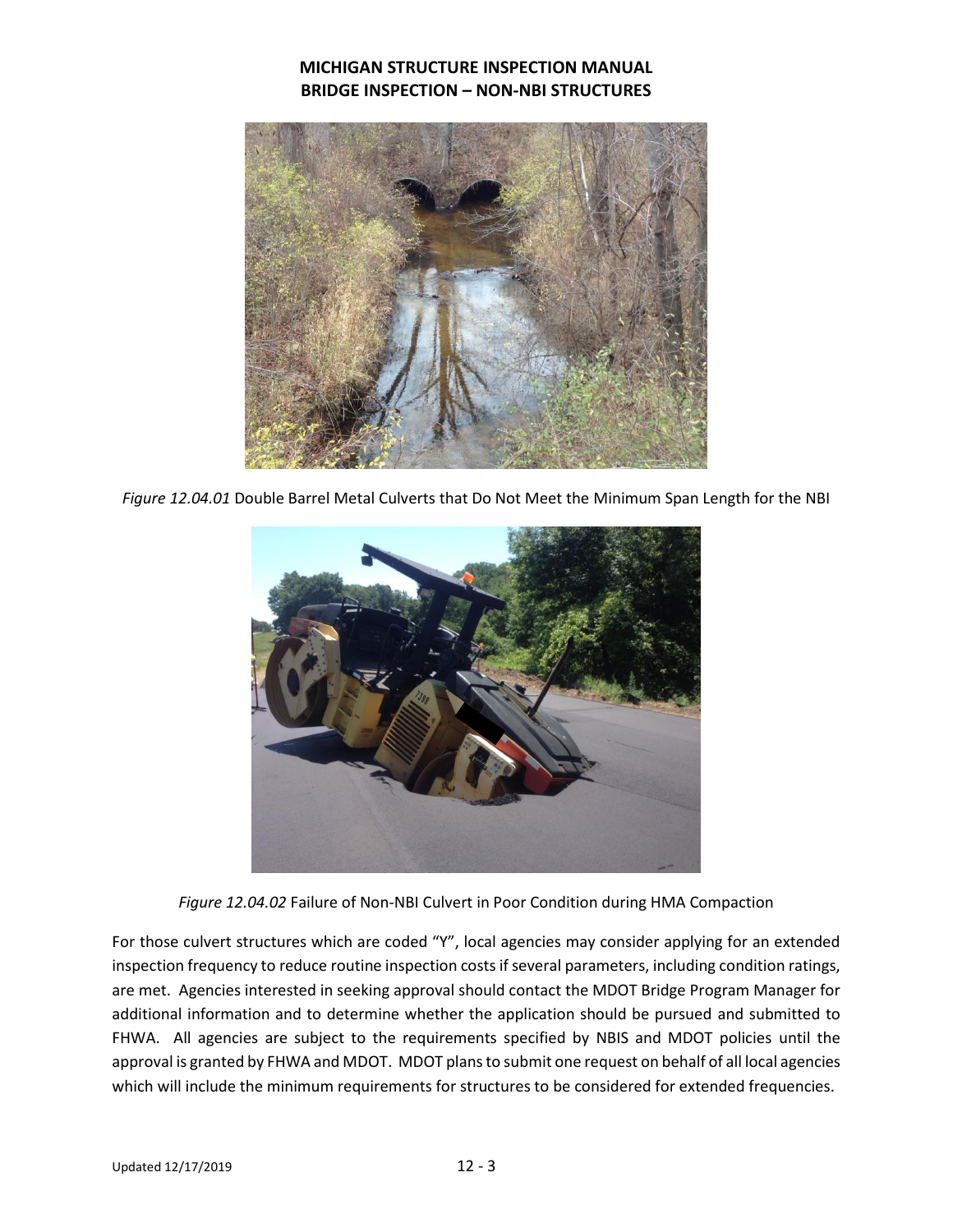### **12.05 Railroad over Highway ("X") Structures**

Bridges that carry or cross railroads typically have maintenance agreements between the railroad owner and the agency that has jurisdiction for the roadway. These maintenance agreements vary from structure to structure and the detail to which agency is responsible for the maintenance of the structure will need to be reviewed. In some cases there may be joint responsibility for maintaining portions of the structure. For example, a railroad bridge crossing a roadway may have the railroad owner responsible for the superstructure only, and the roadway owner may be responsible for the substructure. Additional information regarding the inspection of bridges that carry or cross railroads is provided in Bridge Advisory [BA-2014-01.](http://www.michigan.gov/documents/mdot/BA_2014-01_RR_Inspection_449002_7.pdf)

MDOT has performed biennial bridge safety inspections of railroad structures over State of Michigan routes for many years. While continuing this practice it is recommended that Michigan Bridge Elements and condition state quantities are collected in cases where MDOT is responsible for the maintenance of the superstructure.

The Federal Railroad Administration also implemented safety requirements for railroad bridges which were promulgated under [49 CFR Part 213.](http://www.fra.dot.gov/Elib/Details/L03212) The Bridge Safety Standards require railroad owners to establish a bridge management program which includes scheduling inspection for each bridge in railroad service at least once in each calendar year.

#### **12.06 Pedestrian Bridges**

Inspections of pedestrian bridges over State of Michigan routes are performed biennially by MDOT. This practice usually allows deficiencies to be detected and prompt notification to the bridge owner. For MDOT owned bridges, when capacity or stability concerns exist, repairs are completed immediately as they are identified (see Figure 12.06.01). Other non-emergency repair work is scheduled through the normal programming and construction contract letting process. Without these inspections hazards to the public would be difficult to detect and resolve in a timely fashion.

Although numerous pedestrian bridges are non-redundant an arms-length inspection of the superstructure is not necessary unless observations from the routine inspection necessitate a closer examination. The primary purpose of regularly scheduled hands-on inspections for vehicular bridges is to identify fatigue cracking and propagation. Since pedestrian structures experience fatigue loading from wind and truck induced gusts the probability of crack development is low. When cracking or other serious defects are suspected the bridge inspector should submit an RFA to the bridge owner requesting a detailed inspection.

Michigan Bridge Elements and condition state quantities should also be collected during the routine inspections. Recording the element level data allows for improved life cycle analysis and serves as an additional measure for the inclusion of rehabilitation work during corridor reconstruction projects. It is also recommended that local agencies which own pedestrian bridges, or are responsible for the